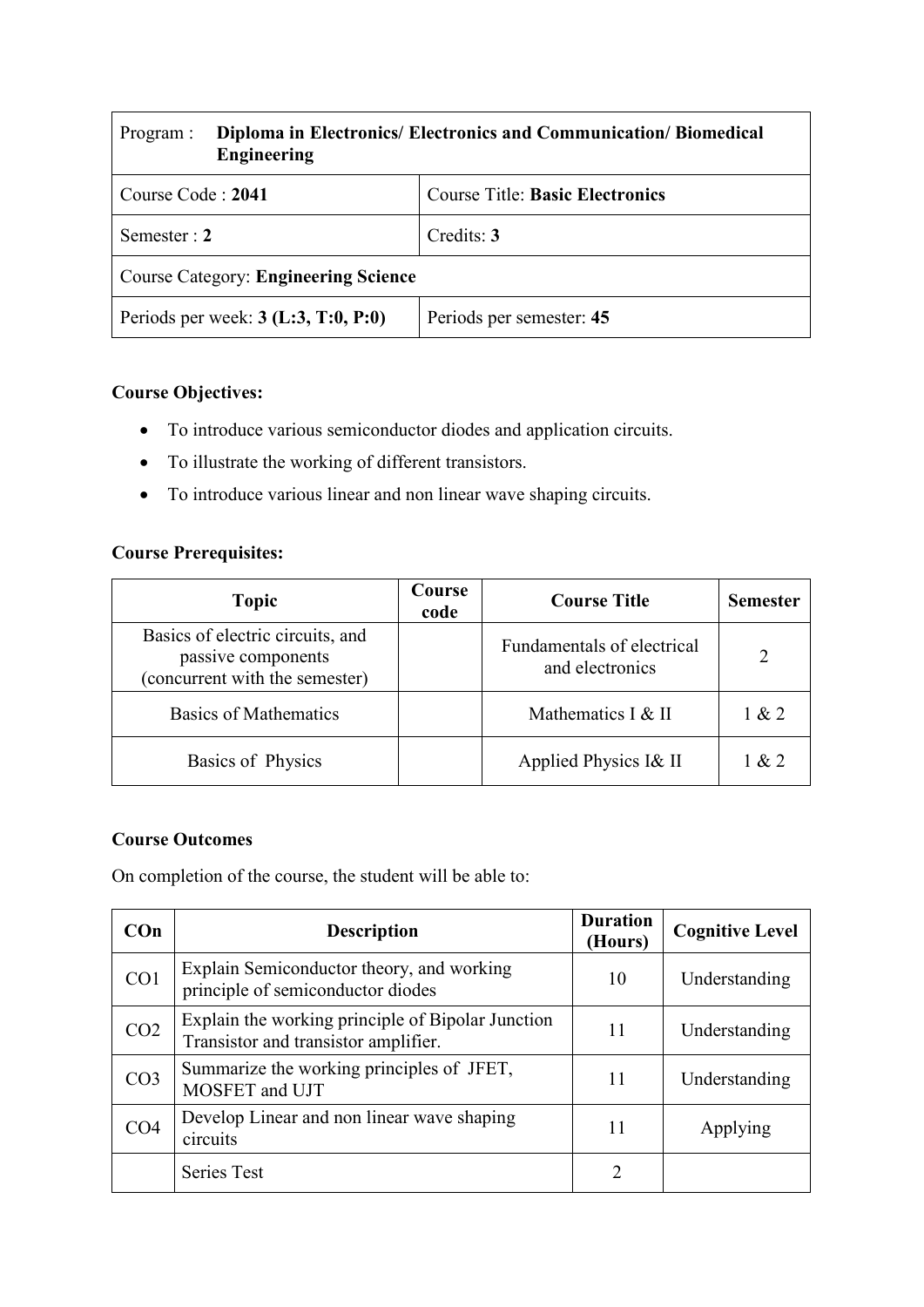### **CO-PO Mapping**

| Course<br><b>Outcomes</b> | PO <sub>1</sub> | PO <sub>2</sub> | PO <sub>3</sub> | PO <sub>4</sub> | <b>PO5</b> | <b>PO6</b> | PO <sub>7</sub> |
|---------------------------|-----------------|-----------------|-----------------|-----------------|------------|------------|-----------------|
| CO1                       |                 |                 |                 |                 |            |            |                 |
| CO <sub>2</sub>           |                 |                 |                 |                 |            |            |                 |
| CO <sub>3</sub>           |                 |                 |                 |                 |            |            |                 |
| CO <sub>4</sub>           |                 |                 |                 |                 |            |            |                 |

3-Strongly mapped, 2-Moderately mapped, 1-Weakly mapped

## **Course Outline**

| <b>Module</b><br><b>Outcomes</b> | <b>Description</b>                                                                     | <b>Duration</b><br>(hours) | <b>Cognitive Level</b> |
|----------------------------------|----------------------------------------------------------------------------------------|----------------------------|------------------------|
| CO <sub>1</sub>                  | <b>Explain Semiconductor theory, and working principle of semiconductor</b><br>diodes. |                            |                        |
| M1.01                            | Describe Intrinsic and extrinsic<br>semiconductors                                     | 3                          | Understanding          |
| M1.02                            | Explain formation of PN junction diode,<br>barrier potential                           | 3                          | Understanding          |
| M1.03                            | Illustrate biasing of diode, and V-I<br>characteristics                                | 3                          | Understanding          |
| M <sub>1.04</sub>                | List Specifications of diode                                                           |                            | Understanding          |

## **Contents:**

Energy band diagrams of conductors, insulators and semiconductors - intrinsic semiconductor - thermal generation- doping- extrinsic semiconductor - N and P type majority and minority carriers

Formation of PN junction diode-depletion region- potential barrier-drift and diffusion currents.

Forward and reverse bias - V - I characteristics of a PN junction diode - Interpret knee voltage, reverse breakdown voltage, static & dynamic resistance of PN junction diode from VI characteristics - zener breakdown

Forward voltage drop - forward current - power rating - PIV - reverse saturation current

| CO <sub>2</sub>   | <b>Explain the working principle of Bipolar Junction Transistor and</b><br>transistor amplifier. |   |               |
|-------------------|--------------------------------------------------------------------------------------------------|---|---------------|
| M <sub>2.01</sub> | Describe the physical structure of BJT                                                           | 2 | Understanding |
| M <sub>2.02</sub> | Explain the working principle of BJT.                                                            | 3 | Understanding |
| M2.03             | Summarize various transistor configurations<br>and gain relations.                               | 2 | Understanding |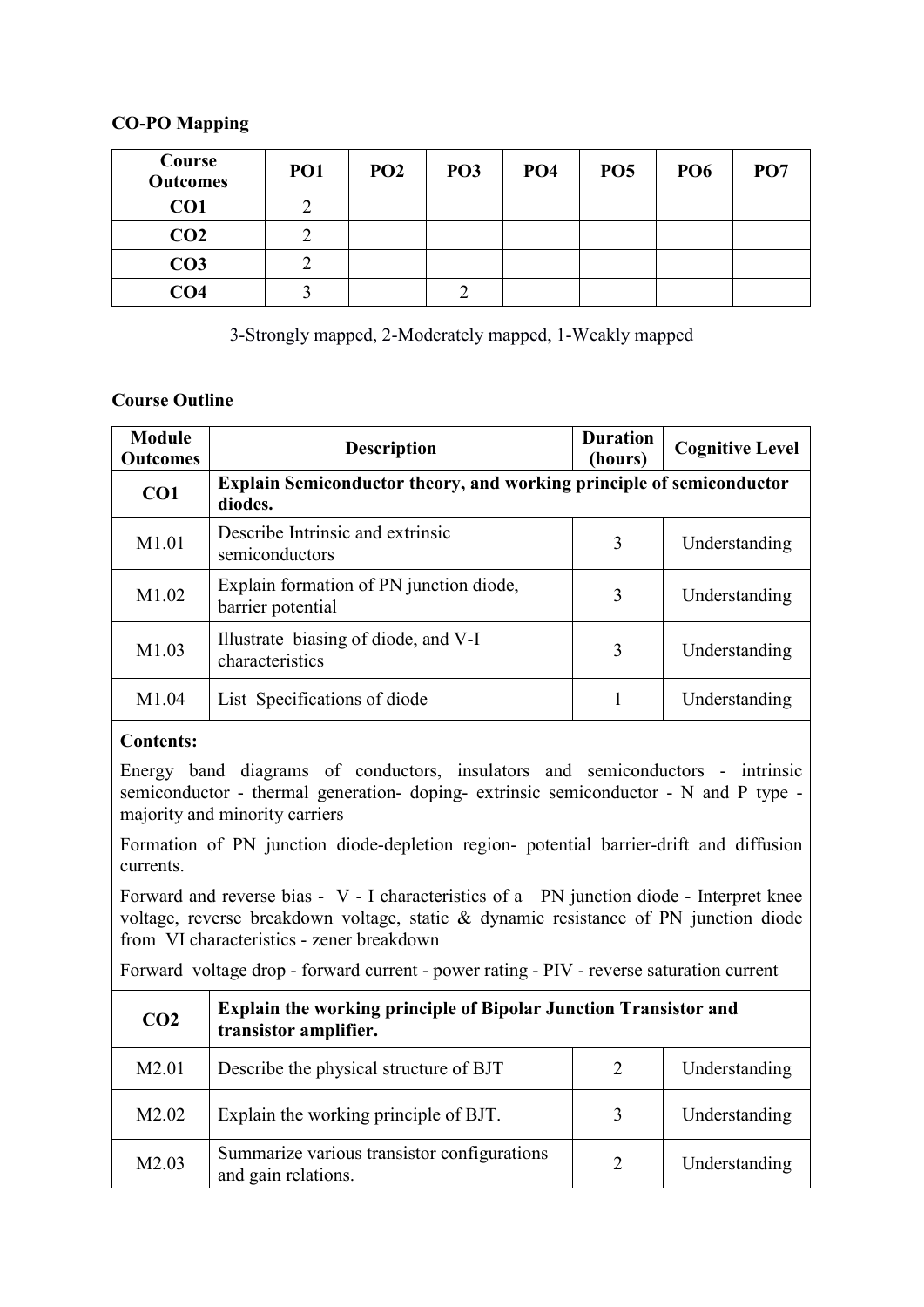| M2.04             | Illustrate the characteristics of BJT       | Understanding |
|-------------------|---------------------------------------------|---------------|
| M <sub>2.05</sub> | Explain transistor action and amplification | Understanding |
|                   | Series Test I                               |               |

#### **Contents:**

Bipolar Junction Transistors - Structure - NPN and PNP - symbol - unbiased transistor

Transistor biasing - modes of operation - active, saturation and cut off - operation of NPN transistor - transistor currents

Transistor configurations - current gain  $\alpha$ ,  $\beta$  and  $\gamma$  - relationship between  $\alpha$  and  $\beta$  - effect of temperature in leakage current

Input and output characteristics of common base and common emitter configuration - Cut off, Active and Saturation Regions - comparison of three configurations - importance of CE configuration

Transistor action - Transistor as amplifier.

| CO <sub>3</sub> | Summarize the working principle of JFET, MOSFET and UJT    |   |               |
|-----------------|------------------------------------------------------------|---|---------------|
| M3.01           | Describe the physical structure of JFET,<br>MOSFET and UJT | 3 | Understanding |
| M3.02           | Explain the working principle of JFET,<br>MOSFET and UJT   | 3 | Understanding |
| M3.03           | Illustrate the characteristics of JFET,<br>MOSFET and UJT  | 4 | Understanding |
| M3.04           | Compare BJT and FET                                        |   | Remembering   |

#### **Contents:**

Junction Field Effect Transistors: Structure - symbol - operation of N channel JFET - drain characteristics - transfer characteristics - comparison with BJT.

MOSFET: Structure - symbol - principle of operation (N channel depletion type only), drain characteristics - transfer characteristics.

UJT: structure - symbol - equivalent circuit - intrinsic stand off ratio - operation - VI characteristics

| CO <sub>4</sub> | Develop Linear and non linear wave shaping circuits         |   |               |
|-----------------|-------------------------------------------------------------|---|---------------|
| M4.01           | Compare different rectifier circuits                        |   | Remembering   |
| M4.02           | Illustrate passive devices as filters in DC<br>power supply | 2 | Understanding |
| M4.03           | Develop Linear wave shaping circuits                        |   | Applying      |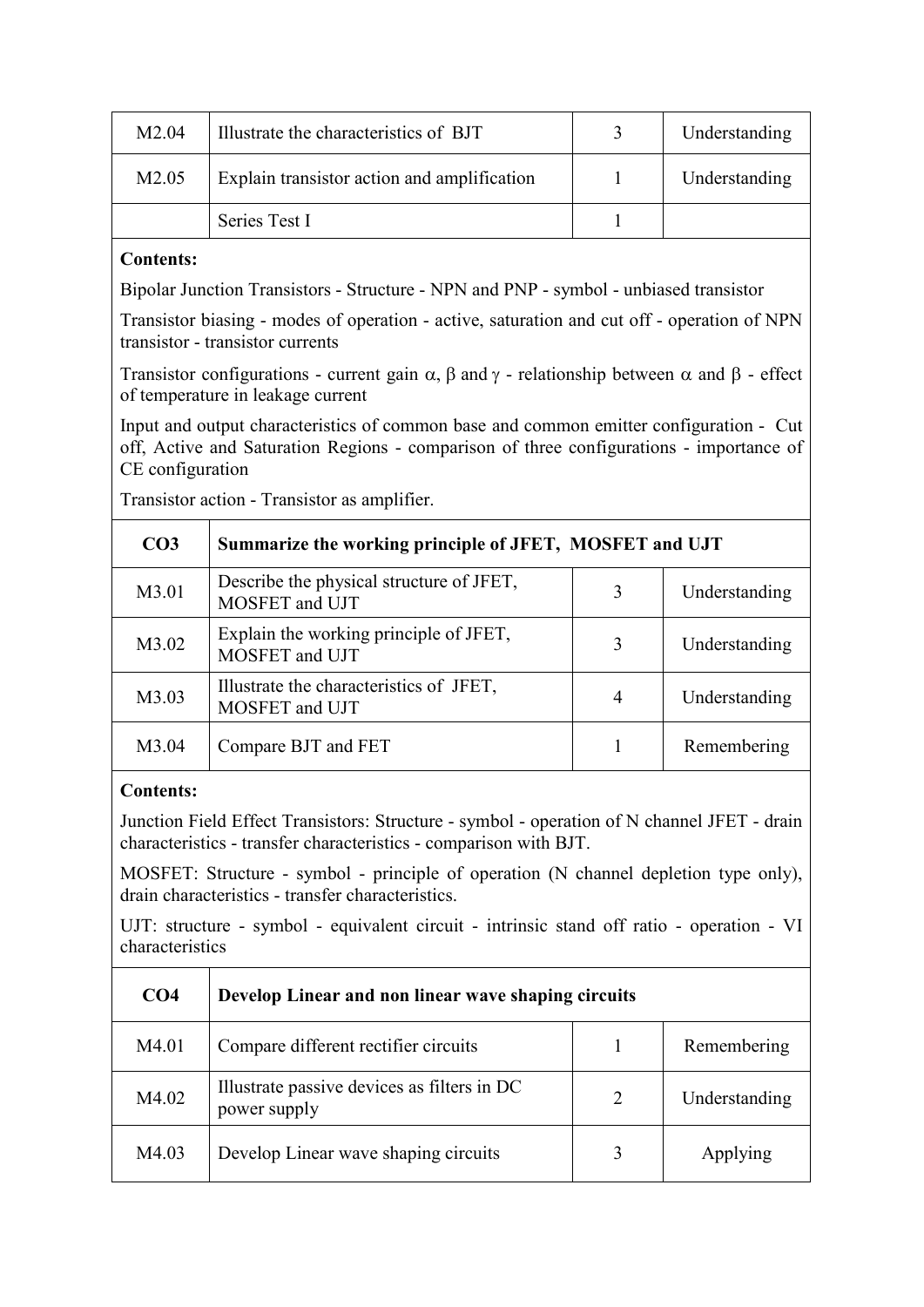| M4.04 | Develop diode nonlinear wave shaping<br>circuits | 4 | Applying      |
|-------|--------------------------------------------------|---|---------------|
| M4.05 | Explain voltage multiplier circuits              |   | Understanding |
|       | Series Test II                                   |   |               |

## **Contents:**

Compare half wave, center tapped and bridge rectifier on the basis of DC output voltage, ripple factor, PIV, and TUV

Need of filters in rectifier - working of capacitor, inductance and  $\Box$  filer - comparison

Linear wave shaping circuits -RC differentiator - time constant - condition for differentiation - illustrate operation with square wave signal - list applications - RC integrator - condition for integration- illustrate

operation with square wave - list applications

Non linear wave shaping circuits: clipper circuits (shunt type only)- positive, negative, biased , combinational, slicers - circuit diagram - peration - input & output waveforms diode clamper circuits - positive and negative clampers - biased clampers - working principle - waveforms - transfer characterictics-list applications.

Working of half wave and full wave voltage doublers - voltage Tripler